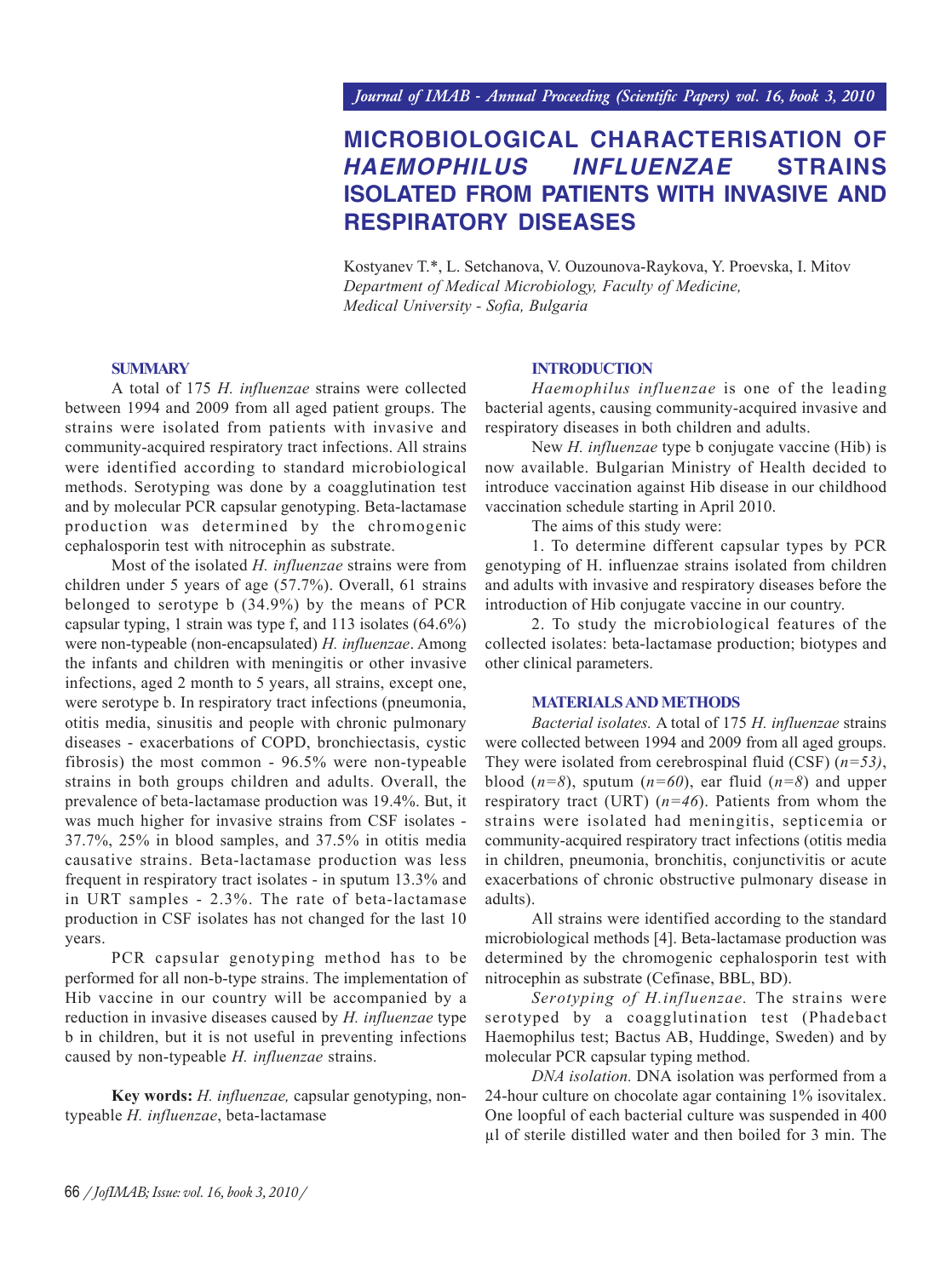boiling extract was centrifuged at 12,000 x g for 10 min. The supernatant was then collected.

*PCR of capsular genes.* The genes were amplified with primer sets by Falla et al. [2] and listed in Table 1. PCR was implemented by using  $2.5 \mu$ l of template DNA, 1  $\mu$ M of each primer, 0.2 mM deoxyribonucleotides, 1 x reaction buffer, 2 mM MgCl2 and 0,5 U of *Taq* polymerase in a total volume of 25 µl. The DNA was amplified using the following protocol: initial denaturation (94°C for 5 min), followed by 25 cycles of denaturation (94°C for 1 min), annealing (60°C for 1 min), and extension (72°C for 1 min). After the final cycle there was a single final extension of 10 min at 72 °C. 10 µl of PCR products were separated for 30 min at 130 V in 1% agarose in Tris-Clborate-EDTA buffer and visualized by ethidium bromide staining  $(0.5 \text{ mg/ml})$ . The size of the amplified products was compared with a positive control, obtained from CDC, Atlanta, USA. The detection was performed by UV transillumination (wavelength 312 nm).

**Table 1.** Capsule type-specific PCR primers

| CGT TTG TAT GAT GTT GAT CCA GAC<br>a to f HI-1<br>TGT CCA TGT CTT CAA AAT GAT G<br>HI-2<br>CTA CTC ATT GCA GCA TTT GC<br>a1<br>a |  |
|----------------------------------------------------------------------------------------------------------------------------------|--|
|                                                                                                                                  |  |
|                                                                                                                                  |  |
|                                                                                                                                  |  |
| GAA TAT GAC CTG ATC TTC TG<br>a2                                                                                                 |  |
| GCG AAA GTG AAC TCT TAT CTC TC<br>b<br>b1                                                                                        |  |
| GCT TAC GCT TCT ATC TCG GTG AA<br>b2                                                                                             |  |
| TCT GTG TAG ATG ATG GTT CA<br>c1<br>$\mathbf{C}$                                                                                 |  |
| CAG AGG CAA GCT ATT AGT GA<br>c2                                                                                                 |  |
| d<br>TGA TGA CCG ATA CA A CCT GT<br>dl                                                                                           |  |
| d2<br>TCC ACT CTT CAA ACC ATT CT                                                                                                 |  |
| GGT AAC GAA TGT AGT GGT AG<br>e1<br>e                                                                                            |  |
| GCT TTA CTG TAT AAG TCT AG<br>e2                                                                                                 |  |
| f<br>GCT ACT ATC AAG TCC AAA TC<br>fl                                                                                            |  |
| CGC AAT TAT GGA AGA AAG CT<br>f2                                                                                                 |  |

## **RESULTS AND DISCUSSION**

Taking in consideration the specimens' source of isolates and the patients' age, it was obvious that the meningitis and other invasive diseases were the most common (91.8%) in children less than 5 years of age (56 out of 61 cases) and they were caused predominantly by serotype b of *H. influenzae* (95.1%).

Alternatively, in respiratory tract infections (RTI-114 cases), 39.5% of the isolates were from children under the age of 5 years and 48.2% were from adult patients. (Fig. 1)

Serotype PCR determination was performed in two steps and it characterized all 175 *H. influenzae* strains as follows: 61 (34.9%) strains were type b, 1 (0.6%) isolate type f, and the rest 113 (64.6%) strains were non-capsulated or nontypeable H. influenzae (NTHi). (Fig. 2) The first set of primers (HI1 and HI2) amplified a 343 bp product only from the 62 capsulate strains (Fig. 3). All the others, previously serotyped by the coagglutination test, were negative for the capsular expression gene (*bexA)* and hence, non-capsulated. The second set of primers (b1 and b2) used, revealed a 480 bp product from all the capsulate strains but one (Fig. 4). They were clearly confirmed as *H. influenzae* type b, possessing duplicated *capB* locus. The second primers' set was also used to verify whether all NC strains are really lacking capsular genes or amongst these there are so called mutant bl strains. These strains are indistinguishable from NC strains by traditional serotyping techniques but can be determined by the PCR method. As a result of losing one of the copies of the *cap* gene and the *bexA* gene they fail to produce and express a capsule. They can be detected after amplification with b1 and b2 primers, producing type b-specific product. All the 113 strains which failed to produce product with HI-1 and HI-2, were also negative with b1 and b2 which excluded the presence of capsule-deficient mutants among the isolates.

There was a total match between the coagglutination test and the PCR method for serotyping of *H. influenzae*. But PCR capsular genotyping was more useful to distinguish different capsular serotypes (one of type f) and capsuledeficient mutants of type b strains - b- strains (none was found in this study).

Serotype distribution in patients with RTI from all age groups showed that NTHi strains were the most commonly found isolates - 96.5%. Only two strains isolated from mucosal respiratory infections were type b (2.6%) and 1 was type f (0.9%). (Fig. 5)

Overall, beta-lactamase production was detected in 19.4% of the 175 tested *H. influenzae* strains. â-lactamase production was higher in children with meningitis (37.7%) and otitis media (37.5%), but it was less in mucosal respiratory isolates (2.3%) and sputum (13.3%) in both age groups children and adults. (Fig. 6)

Beta-lactamase production in Hib strains has not changed over the last 15 years in children with meningitis [3].

60  $\overline{\mathbf{a}}$ 50 41  $14$ 40 30  $10$ 51 20  $\overline{22}$  $10$  $15$  $\frac{6}{8}$  $\overline{50}$  $\mathbf{0}$ **CSF Blood** Sputum Ear fluid **URT** specimens  $\Box$  < 5 years  $\Box$  6 - 17 years  $\Box$  > 18 years

**Fig. 1.** Distribution of *H. influenzae* isolates (n) among different age groups.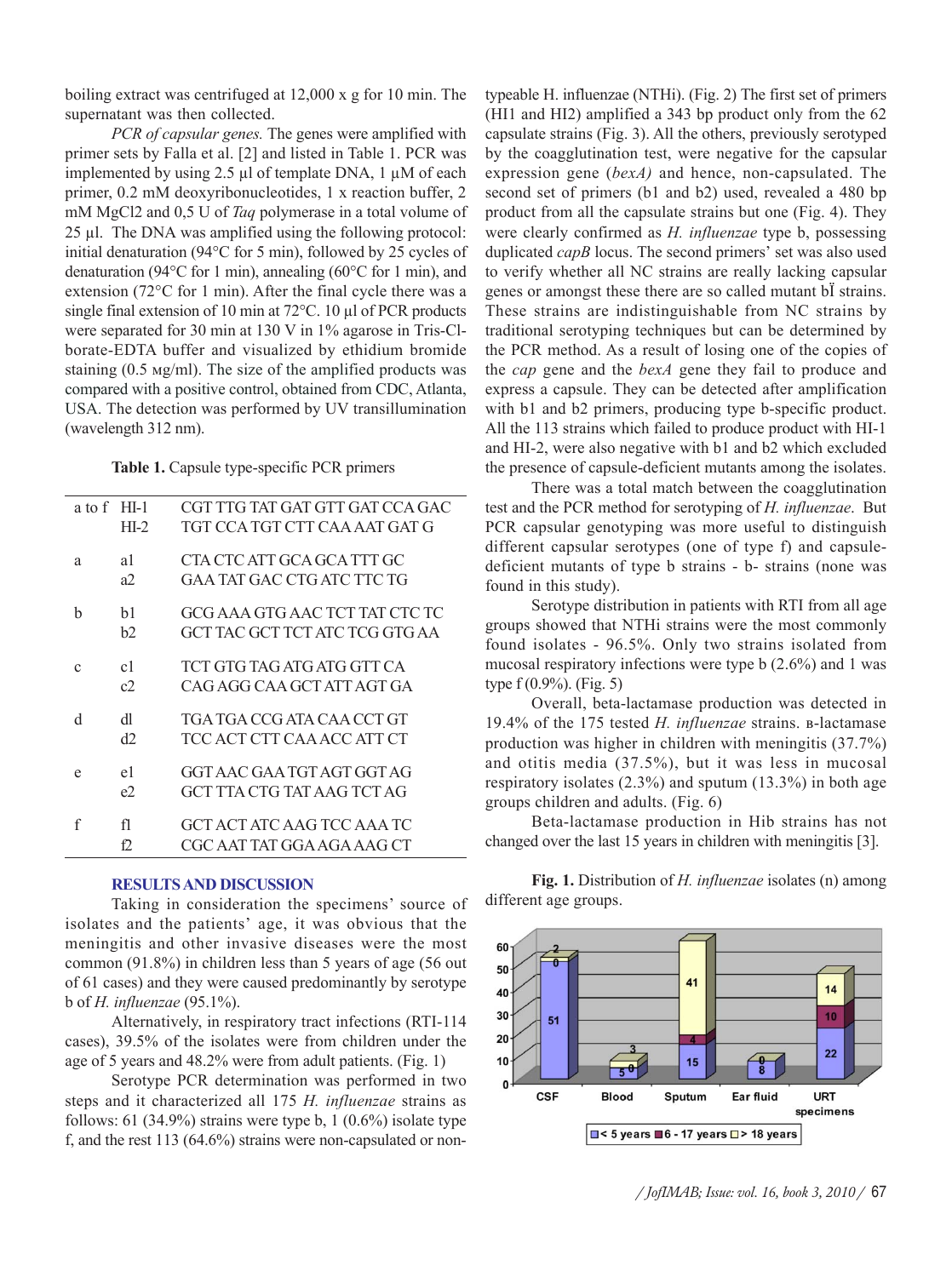**Fig. 2.** *H. influenzae* serotype distribution (n) from different specimens.



**Fig. 3.** Gel electrophoresis of PCR products (343 bp) for the detection of *bexA* gene of *H. influenzae:*

Lane  $M - 100$  bp Ladder; Lane  $1 -$  positive control; Lane 2 – Negative strain; Lane 3 – Positive isolate from CSF; Lane 4 – Positive isolate from blood; Lane 5 – Positive isolate from sputum; Lane 6 – Positive isolate from nasopharyngeal swab; Lane 7 – negative control



**Fig. 4.** Gel electrophoresis of PCR products (480 bp) for the detection of capsular type b of *H. influenzae:*

Lane  $M - 100$  bp Ladder; Lane  $1 -$  positive control; Lane 2 – Negative strain; Lane 3 – Positive isolate from CSF; Lane 4 – Positive isolate from blood; Lane 5 – Positive isolate from sputum; Lane 6 – Positive isolate from nasopharyngeal swab



**Fig. 5.** Gel electrophoresis of PCR products (450 bp) for the detection of capsular type f of *H. influenzae:*

Lane  $M - 100$  bp Ladder; Lane  $1 -$  positive control; Lane  $2$  – Negative strain; Lane  $3$  – Positive isolate from sputum